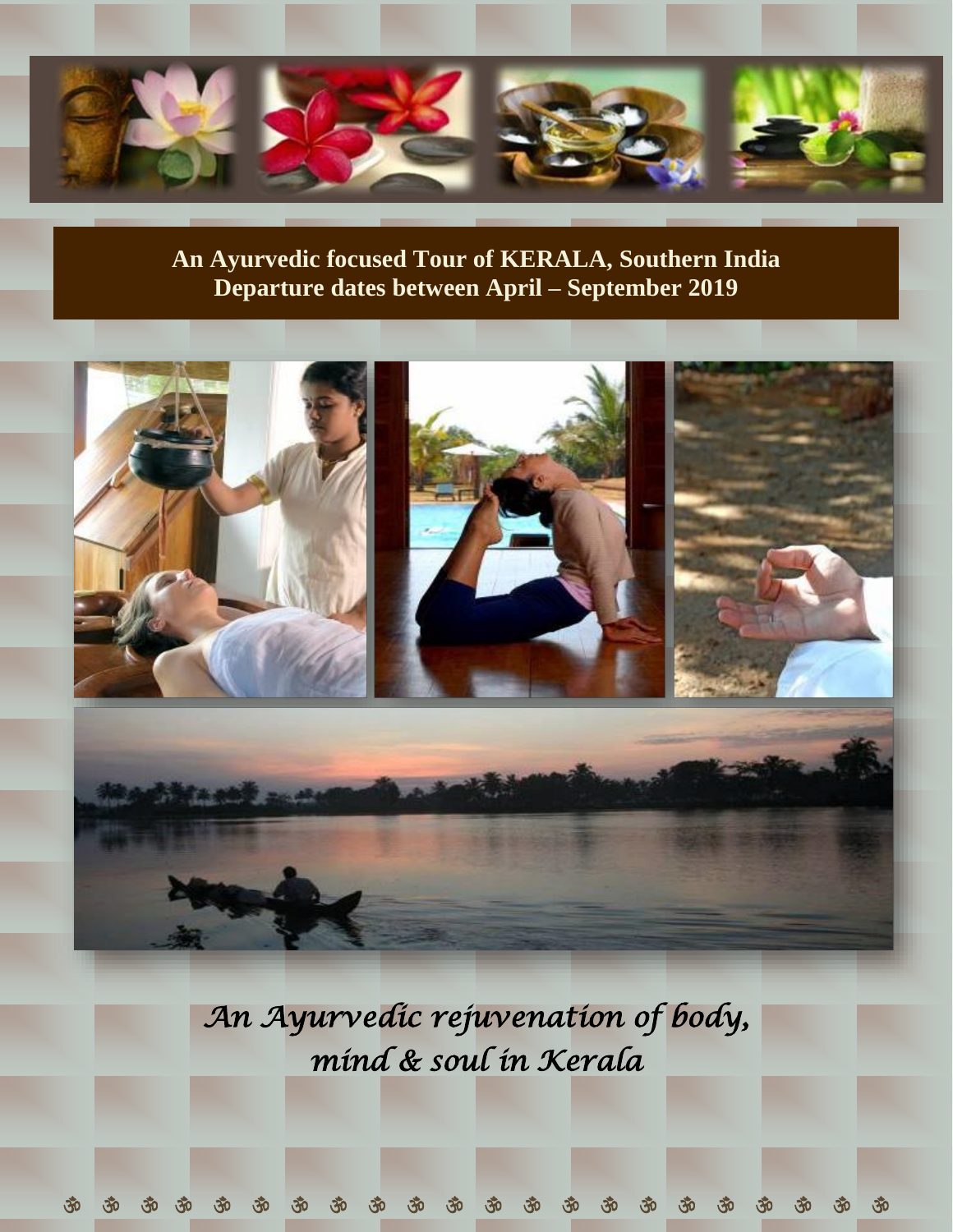# **About Ayurveda and Kerala**

The term **"Ayurveda"** means "science of life" and it is a holistic system that seeks the wellbeing of the person.

India's ancient science of healing is at a conservative estimate about five thousand years old. It is purely herbal based. Its medication is made from the roots, leaves, sap from the bark of trees, shrubs, weeds and from various spices and their extracts. Sometimes it can even be made from precious metals administered in a powdered form. Absolutely no chemicals are used hence the reason there are no harmful or painful side effects.

Ayurveda is offered to enhance the quality of life by drawing upon the essence of nature. Customized treatments by physicians' and administered by experienced practitioners and trained masseurs & masseuses.

Ayurveda can help improve both physical, measurable health and the overall quality of life.

Join Leona for a trip to the charming and diverse state of **Kerala** which is famed for its welcoming people, lush, tropical scenery and delicious food. Journey from the colonial heritage of Cochin, home to Portuguese, Dutch, Arabic and British traders at various times in its long history to the palm-fringed beaches of Marari and relax on the backwaters watching the world drift by.

Keralan cuisine makes abundant use of the locally grown produce; spices, coconut and seafood. This tour allows you to appreciate just what a feast for all the senses Kerala can be.

Beautiful beaches & balmy backwaters in South India

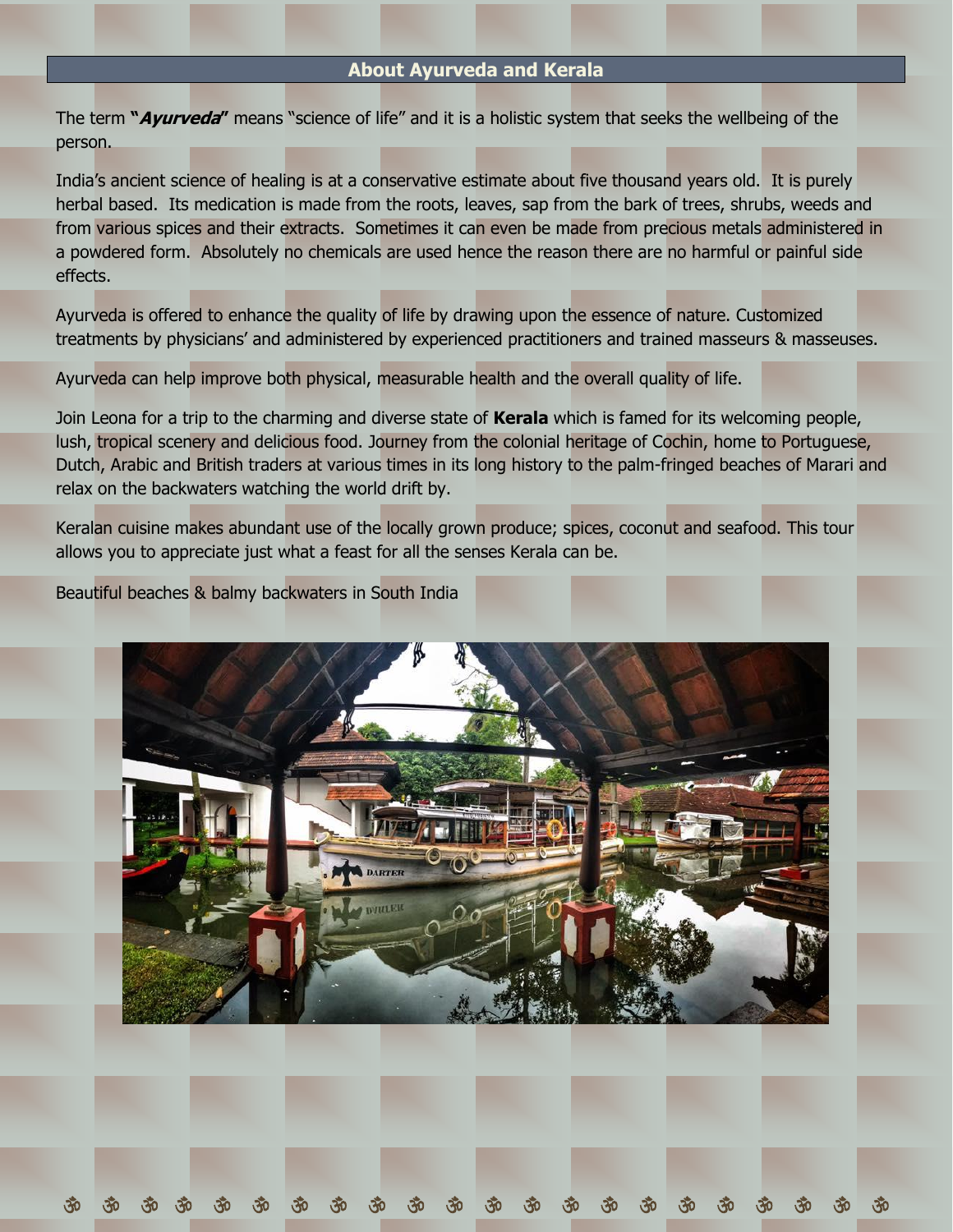### **Detailed Programme**

# **DAY 1 B**  $\overline{DAY}$  **1**  $\overline{DAY}$  **ARRIVE COCHIN**

Arrive into Cochin International Airport. After customs, guests will be met and greeted by a representative who will assist them with the transfer from the airport to the hotel. Upon arrival at the hotel, rooms will be ready for immediate check-in.

**Cochin: Has had a very popular & historical sea trade connection with the Middle East, Mediterranean Europe & the Dutch. It has one of the finest natural harbours on the Arabian coastline. Its cosmopolitan character is reflected in the buildings & structures representing different regions of the world. Cochin is an attractive town with a rich history and culture. It has been a trading port since at least Roman times when it was on the main trade route between Europe and China, and is still orientated around the bay whose neck is lined with the enormous cantilevered cheenavalas. The town has had a Jewish community since at least the 6th century, and has been occupied by the Portuguese, Dutch and British before independence.**

After a quick freshen up take a guided **heritage walking tour of Fort Cochin**. This gives you a glimpse into Cochin's **rich history** and heritage, showcasing the mixed **Dutch, Portuguese, British and Jewish** influences that make the city unique. During the tour, we will visit the **old quarter** of Fort Kochi, exploring the quaint streets of this city on foot. We will also visit Fort Kochi's seaside promenade, and get a glimpse of daily life in Cochin.

You will also visit the **ancient Chinese fishing nets** (Cheenavala) that are distinctly unique to Cochin. It is believed that traders from the court of the Chinese ruler Kublai Khan introduced these nets here.

Dinner at a local restaurant. Overnight stay at the Brunton Boatyard Hotel.

**DAY 2 COCHIN / ALLEPPEY**

Breakfast at the hotel

Complete the walking tour of Cochin. Today you'll visit **St. Francis' Church**, built in the year 1503 by Portuguese Franciscan Friars and known to be the oldest European church in India. Vasco da Gama's remains were buried here in 1524 & later moved to Lisbon, Portugal. We also visit the **Dutch Palace**. The Palace has a fine collection of mural paintings depicting scenes from Hindu epics, Mahabharata & Ramayanaand later on we visit the **Jewish Synagogue**. It is magnificently decorated by Chinese tiles & Belgian chandeliers. Giant scrolls of the Old Testament can be found here. A visit to the spice market where the air is filled with the pungent smell of spices & history is also on the itinerary.

Drive approximately 70 Km (1 hour 15mins) to **Alleppey** to embark your houseboat for an **overnight cruise** of the backwaters.

#### A late lunch will be served on the houseboat

**The kettuvallam or 'boat with knots'- was so called because the entire boat was held together with coir knots only not even a single nail is used during the construction. The boat is made of planks of jack-wood joined together with coir. This is then coated with a caustic black resin made from boiled cashew kernels. With careful maintenance, a kettuvallom can last for generations. These slender vessels constructed from jackfruit wood beams with thatched roof have for centuries been the primary means of transporting cargo—mainly Kerala's staple crops of rice and coconuts. Enjoy day cruising through the fabled backwaters - the undisputed highlight of the region. The best way to glimpse village life and the scenery along the lush lined backwaters of Kerala. You'll pass the backwaters, as well as tiny,**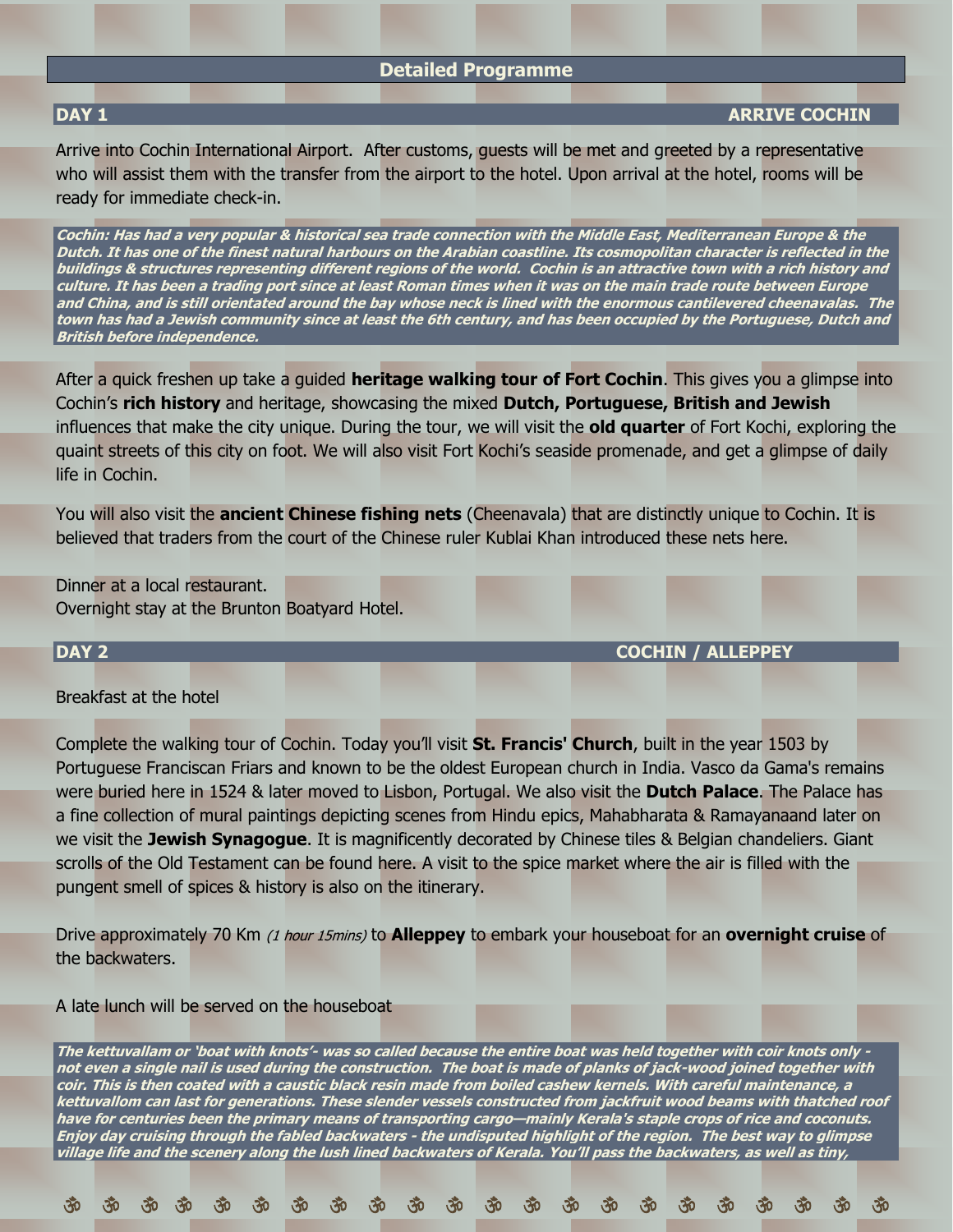**colourful towns that typically export coconut-husk products, and fishing villages, while being surrounded by tall coconut trees. What is truly magical about a houseboat ride is the breathtaking view of the untouched and otherwise inaccessible rural Kerala that it offers - while you float.**

#### Dinner on the houseboat

### Overnight on the houseboat



### **DAY 3 DISEMBARK KUMARAKOM –COCONUT LAGOON**

Breakfast on the houseboat

After breakfast disembark at Kumarakom, a sleepy little village tucked away from the hustle and bustle of city life on Lake Vembanad.

**Kumarakom**, **a lovely amalgamation of mangroves, paddy fields, coconut clusters, network of criss-cross canals, rivers and natural water bodies – all this makes Kumarakom a destination of relaxation and character, indeed something very special. The vibrant community life on its banks, the flora and fauna, the indigenous methods of fishing, the handmade country boats which are works of art, the coir fibre production and finally the locally-sourced, delicious cuisine adds to the uniqueness of Kerala's backwaters.**

Check in at the Coconut Lagoon Hotel in the old feudal village of Malabar for your Ayurvedic package.

# **Package includes:**

- o Breakfast, lunch & dinner daily
- o Doctor's consultation for each guest to determine your Ayurvedic program
- $\circ$  Daily Ayurvedic treatment (1 2 hours)
- o Daily morning & evening Yoga and Meditation Classes
- o Access to Butterfly garden
- o Daily Ayurvedic lecture (Voluntary)
- $\circ$  Interactive cooking class (Voluntary) daily with the Chef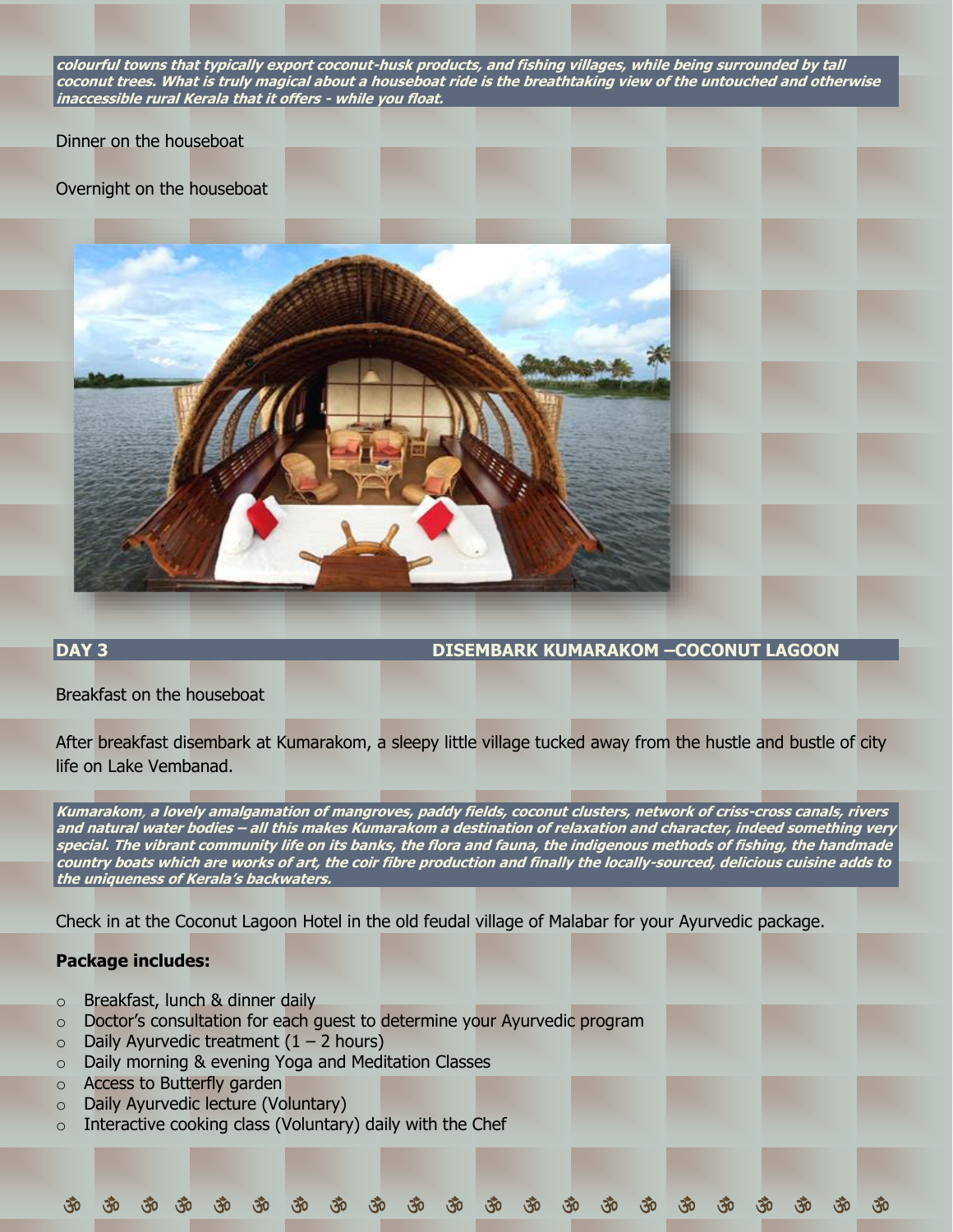In the afternoon each guest will have their first consultation with the resident Ayurvedic Doctors. After your personalised consultation the Doctor will discuss your individual Ayurvedic plan in order to help you to restore your natural balance and suggest changes in your lifestyle.



**Ayurveda is an elaborate healing system of India, a science of life based on the laws of nature. It is derived from the Sanskrit words Ayur (life) and Veda (knowledge) and it traces its origins back about 50 centuries**

You will have a variety of choices to select from the list of Ayurveda experiences to tone the body and relax the mind. The program, administered by qualified therapists unfolds a holistic way of life wherein your wellness is perpetually restored. Pure, authentic preparations with farm-grown 'pesticide free' food products are used to ensure maximum benefit for all treatments.

Each program has a choice of authentic Ayurvedic treatments coupled with ancient Vedic wellness practices comprising of traditional oil massages, organic meals, yoga and meditation. These choices offer to rejuvenate the mind and body, and derive the benefits of India's time-honoured science of healing

Dinner at the hotel

Overnight at Coconut Lagoon Hotel.

| <b>DAY 4 &amp; DAY 5</b>                                                                                                                                                                                       |                                                                                                                                                                                                                           | <b>KUMARAKOM</b>                                                              |
|----------------------------------------------------------------------------------------------------------------------------------------------------------------------------------------------------------------|---------------------------------------------------------------------------------------------------------------------------------------------------------------------------------------------------------------------------|-------------------------------------------------------------------------------|
| Breakfast at the hotel.                                                                                                                                                                                        |                                                                                                                                                                                                                           |                                                                               |
| Ayurvedic program continues throughout the day                                                                                                                                                                 |                                                                                                                                                                                                                           |                                                                               |
| <b>Optional activities available to quests at Coconut Lagoon Hotel:</b>                                                                                                                                        |                                                                                                                                                                                                                           |                                                                               |
| <b>Fitness centre</b><br>$\Omega$<br>Bird watching<br>$\circ$<br>Country canoe<br>$\circ$<br>Motorized canoe<br>$\Omega$<br>Speed boat<br>$\circ$<br>Kayaking<br>$\circ$<br>Village life experience<br>$\circ$ | 06:00 - 20:00 (Free of Charge)<br>$07:00 - 08.00$ (R 50 per person)<br>$08:00 - 18:00$ (R 50 per person)<br>$08:00 - 18:00$ (R 400 per person)<br>$08.00 - 18:00$ (R 500 per person)<br>$08:00 - 17:00$ (R125 per person) | 09:00 for 4 hrs ( $R$ 600 per person – tour conducted by Responsible Tourism) |
| Dinner at the hotel                                                                                                                                                                                            |                                                                                                                                                                                                                           |                                                                               |
|                                                                                                                                                                                                                |                                                                                                                                                                                                                           |                                                                               |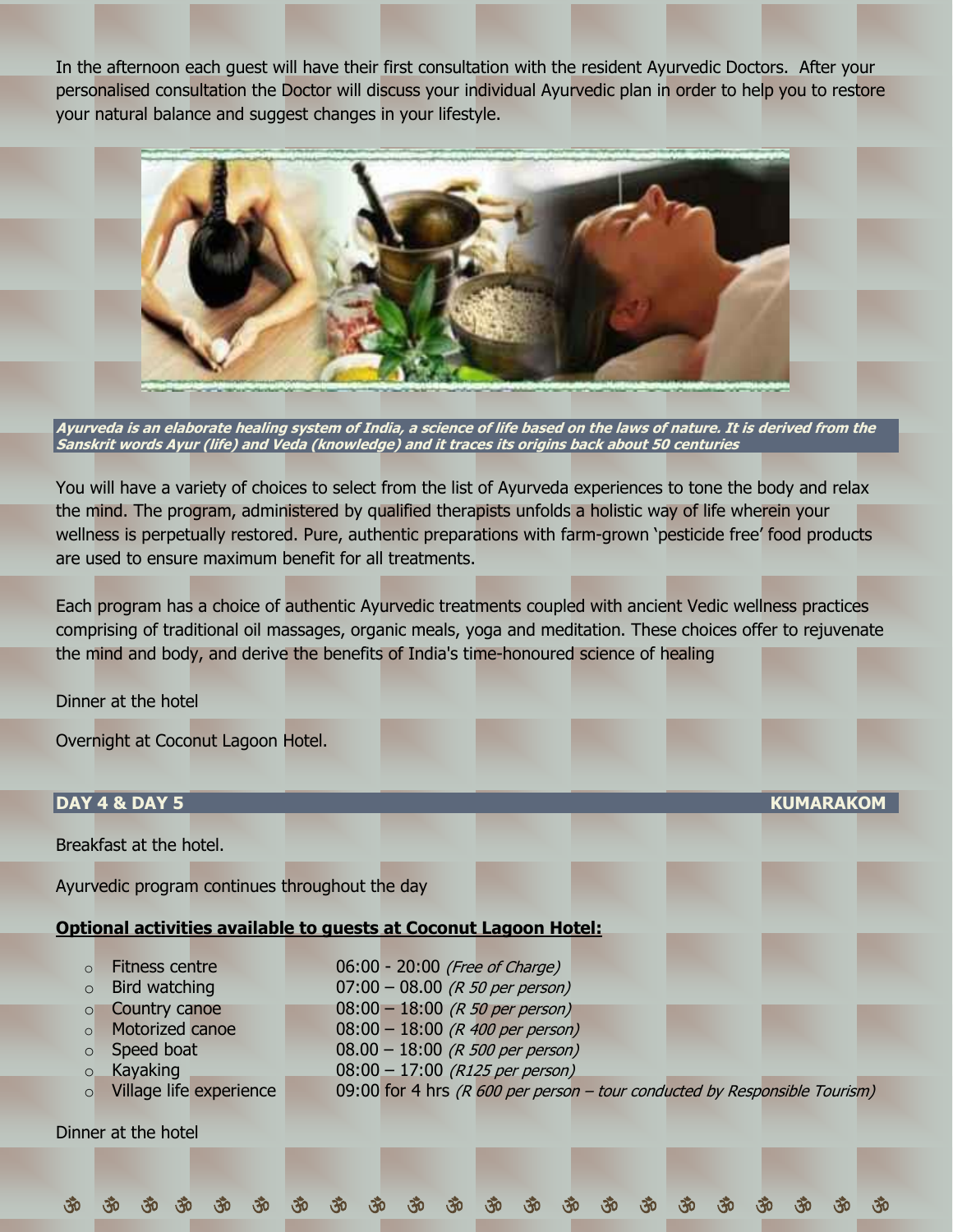### Overnight at Coconut Lagoon Hotel

# **DAY 6 KUMARAKOM / MARARIKULAM**

Breakfast at the hotel

After breakfast you will be transferred by an air-conditioned vehicle for approximately 1 ½ hours to Mararikulam for a wholesome dose of sand, sea and fresh air.

**Mararikulam, one of the local fishing villages, where life still goes on much as it did a hundred years ago. Marari offers endless miles of superb sand beaches backed by swaying palms, virgin territory where you can experience the local charm and traditional Kerala Hospitality at its best.**

Upon arrival check into Marari Beach Resort.

Your personalized Ayurvedic program that was set by the Resident Ayuvedic Doctor at Coconut Lagoon Hotel will continue uninterrupted and executed by the physicians at the Marari Beach Resort.

Rest of the day at leisure to explore the small sea-side Village. You can choose to either relax or unwind on the beach or you can take a guided tour of the local village which will include visits to churches, temples and coir factories.

Overnight at Marari Beach Resort.

| <b>DAY 7-9</b> |                                                              |                  |  | <b>MARARI</b> |  |
|----------------|--------------------------------------------------------------|------------------|--|---------------|--|
|                | Breakfast at the hotel.                                      |                  |  |               |  |
|                | Your personalised Ayurveda package continues from day 7-9.   |                  |  |               |  |
|                | <b>Optional activities available at Marari Beach Resort:</b> |                  |  |               |  |
| $\circ$        | The Temple Trail                                             | R 685 per person |  |               |  |
| $\circ$        | <b>Country Canoe ride</b>                                    | R 820 per person |  |               |  |
| $\circ$        | Farm Kitchen                                                 | R 785 per person |  |               |  |
|                | <b>Discover Alleppey</b>                                     | R 785 per person |  |               |  |

**The Temple Trail** - A half day quided trip to 5 major temples in this part of Kerala – the Shiva temple at Mararikulam, the Devi temple at Mullackal, Alleppey, tayamanamhe Jain temple at Alleppey, the famous Krishna temple at Ambalapuzha and the serpent god temple at Mannarshala.

**Country Canoe ride** - One hour cruise on a country canoe escorted by an experienced guide. Explore the inland small and inland canals.

**Farm Kitchen** - Harvest your choice of fruit and vegetables and join the Chef at the Farm Kitchen to prepare an amazing dinner.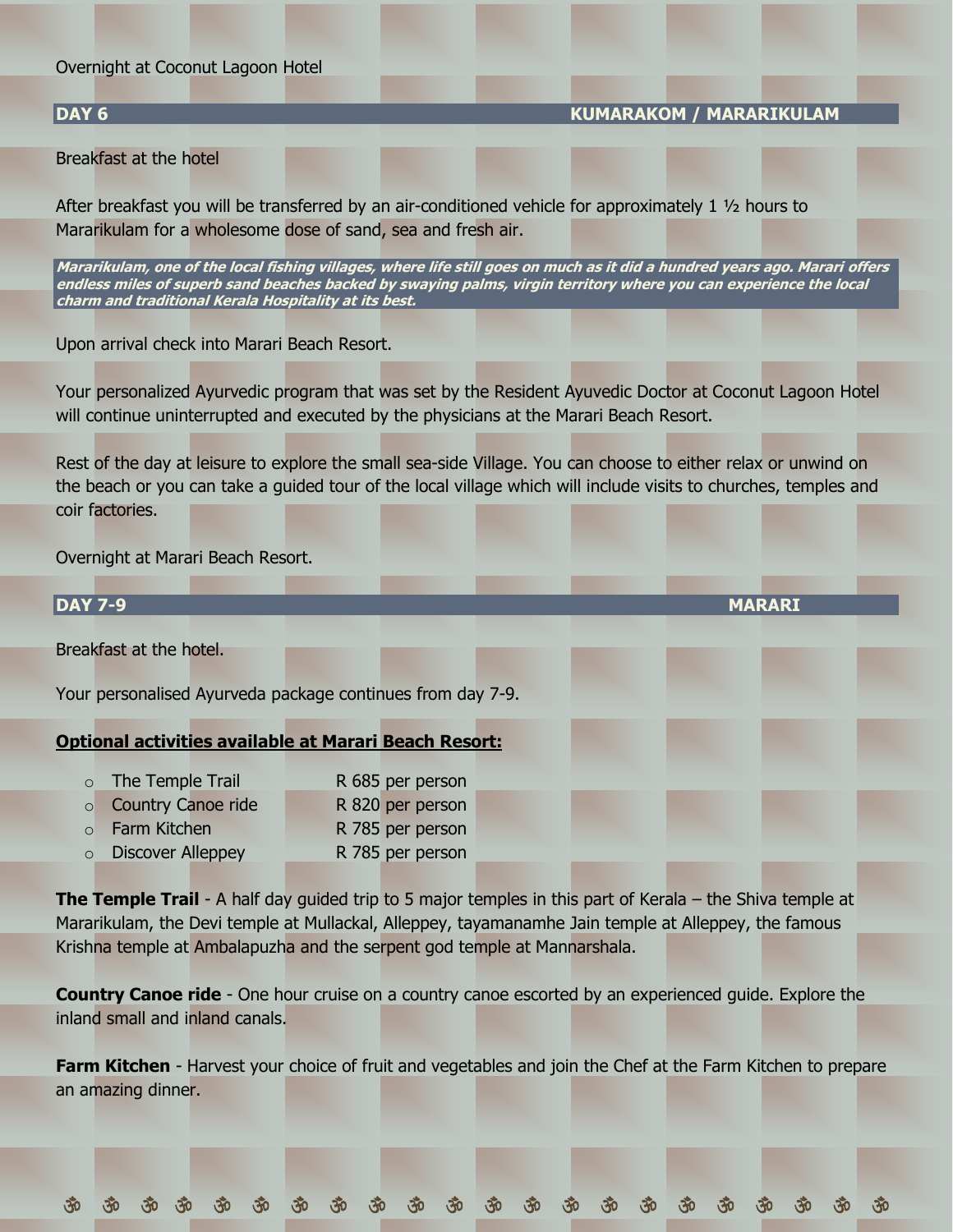**Discover Alleppey** - An amazing walk with an expert guide through the old town of Alleppey, once known as the Venice of the East. A half day adventure discovery of the town and its history.

Dinner at the hotel

Overnight at Marari Beach Resort.

# **DAY 10 MARARI / COCHIN**

Breakfast at the hotel

Depending on the group's flight schedule, check out of the hotel after breakfast. Transfer to Cochin (approx 2hrs) for some last minute shopping. Check-in to an airport hotel for a wash and change. Wash and change rooms will be provided for sharing, 04 passengers per room.

**Tour ends.**

Later transfer to the Cochin International Airport to board the flight for your homeward destination.

# **Your journey**

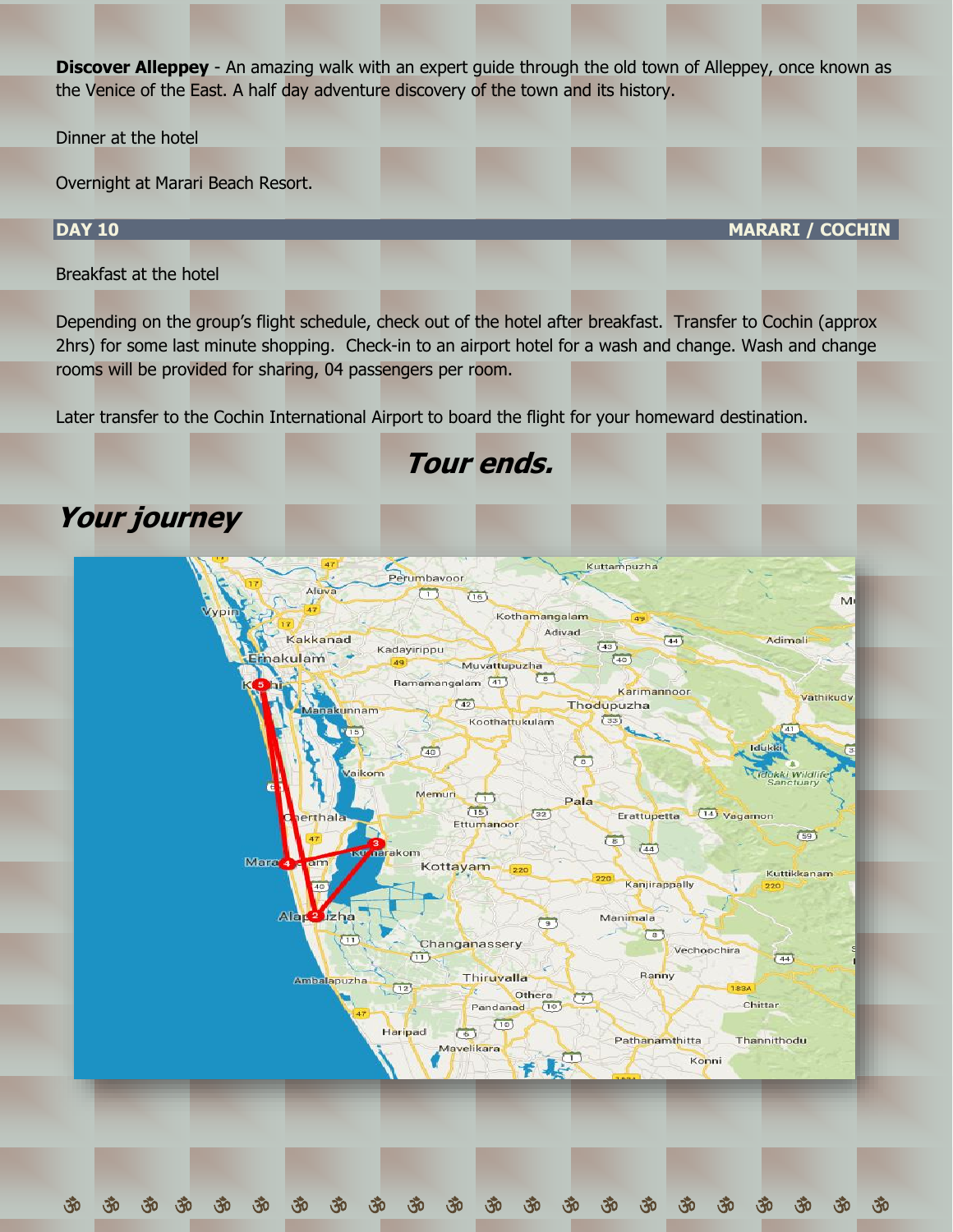# Departure dates are available between April – September 2019 Flights out of **Johannesburg** OR **Cape Town**

| 9 Night/10 Day Package (including airport taxes)       | <b>Cost Per Person from</b> |
|--------------------------------------------------------|-----------------------------|
| Cost for 6-8 Paying Passengers on a twin sharing basis | ZAR 30, 350.00 per person   |
| Single room Supplement (per room)                      | ZAR 8, 950.00               |

# **The above prices are per person sharing in a TWIN ROOM In case a single a room is required then a single room supplement will be applicable.**

# **HOTELS:**

| <b>City</b>   | <b>Hotels</b>              | <b>Room category</b>       | <b>No of Nights</b> |  |
|---------------|----------------------------|----------------------------|---------------------|--|
| Cochin        | <b>Brunton Boatyard</b>    | <b>Standard Sea facing</b> | 01                  |  |
| Allepey       | <b>AC Deluxe Houseboat</b> | <b>Standard</b>            | 01                  |  |
| Kumarakom     | Coconut Lagoon             | <b>Bungalow</b>            | 03                  |  |
| Marari        | Marari Beach Resort        | <b>Garden Villa</b>        | 04                  |  |
| <b>Kochin</b> | <b>Airport Hotel</b>       | Wash & Change Room         | 4 hours ONLY        |  |

# **AYURVEDA REJUVENATION PACKAGE – TREATMENTS INCLUDED DURING YOUR STAY**

| <b>Inclusions</b>                       | <b>Description</b>                                                                                                                                                                                                                                                                                                                                                                                                                                                                                                                        | <b>Duration</b>             | <b>Sessions</b> |
|-----------------------------------------|-------------------------------------------------------------------------------------------------------------------------------------------------------------------------------------------------------------------------------------------------------------------------------------------------------------------------------------------------------------------------------------------------------------------------------------------------------------------------------------------------------------------------------------------|-----------------------------|-----------------|
| <b>Uzhichil with</b><br><b>Swedanam</b> | This is a simple massage with medicated oil, recommended for<br>general fitness of the body. It tones up the muscles, increases<br>blood circulation, relax joints stimulate the nervous system<br>and is good for sense organs. This is followed by steam bath.                                                                                                                                                                                                                                                                          | 1 Hour 15<br><b>Minutes</b> | 1               |
| <b>Rasayana</b><br><b>Uzhichil</b>      | This includes 3 treatments:<br>Rejuvenation therapy<br>$1-$<br>2. General body massage and<br>Medicated steam bath.<br>3.<br>This aims at preventing the destructive effects of ageing on the<br>human body together with promoting the quality and quantity<br>of one's life span. General body massage to revive tired and<br>jaded muscles, general vitality and for a cool mind. Medicated<br>steam bath eliminating toxins from the body by inducing<br>profuse preparation. A specially designed cabinet is used for<br>steam bath. | 1 Hour 45<br><b>Minutes</b> | 3               |
| <b>Ellakithirummu</b>                   | This is a special massage which has its origin in the traditional<br>martial arts of Kerala. This massage gives relief from all the<br>muscular pains of the body. It also helps to reduce<br>inflammation resulting from falls, accidents, sprains etc.                                                                                                                                                                                                                                                                                  | 2 Hours                     | $\overline{2}$  |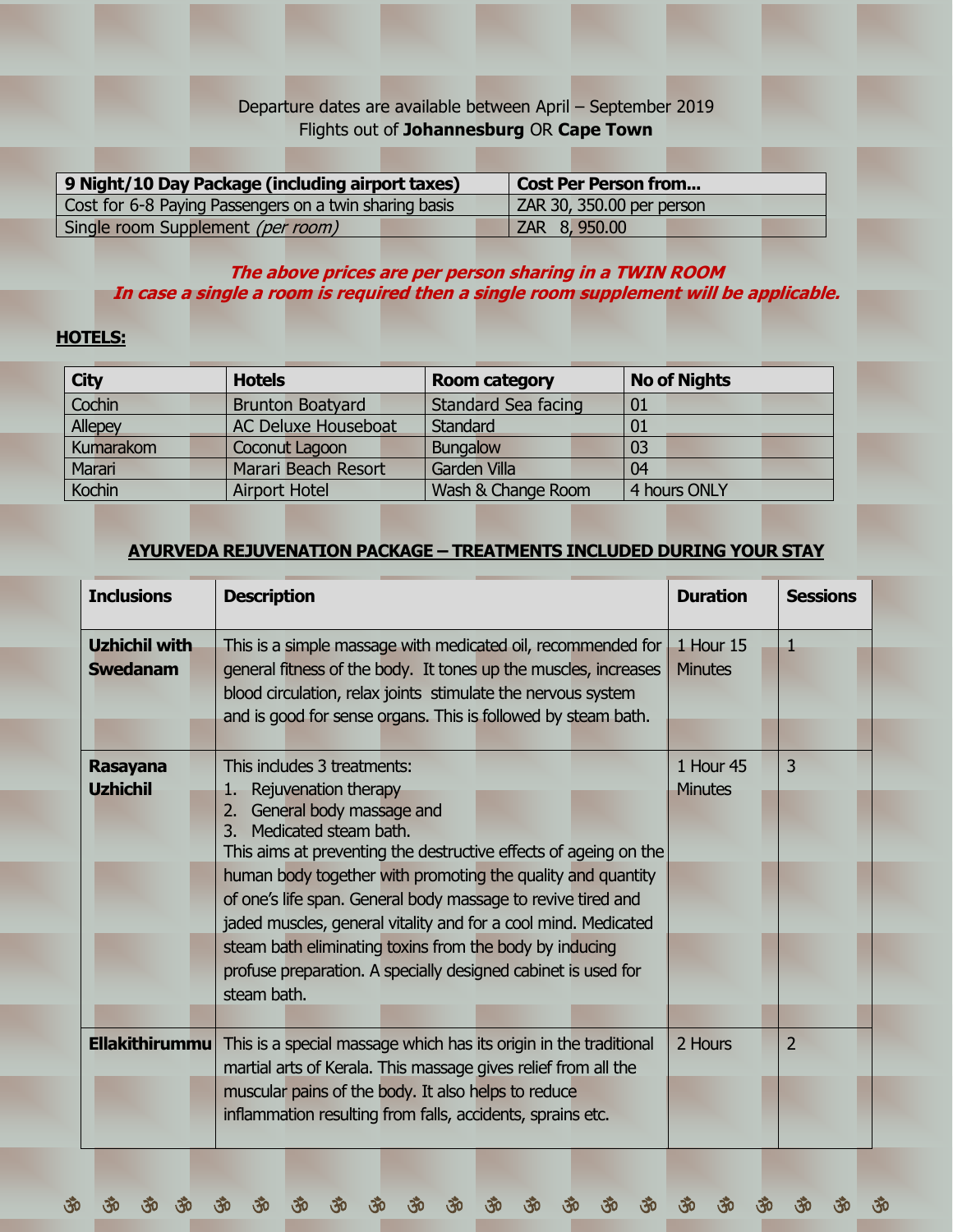| <b>Inclusions</b>   | <b>Description</b>                                                                                                                                                                                                                                                            | <b>Duration</b>             | <b>Sessions</b> |  |
|---------------------|-------------------------------------------------------------------------------------------------------------------------------------------------------------------------------------------------------------------------------------------------------------------------------|-----------------------------|-----------------|--|
| <b>Sirodhara</b>    | A specialty of Kerala Ayurveda Treatments in which herbal oil is<br>poured in a rhythmic manner on the forehead of the person<br>lying on the back. It relaxes the entire nervous system.                                                                                     | 1 Hour                      | 1               |  |
| <b>Kizhi</b>        | The leaves of certain herbs are made in to a bolus from in a<br>cotton cloth and are pummelled on the affected parts after a<br>therapeutic massage with suitable medicated oil.                                                                                              | 1 Hour                      | 3               |  |
| <b>Njavarakizhi</b> | An effective treatment for nerve weakness, emaciated limbs<br>and joint pain. The body is gently massaged with linen bags<br>filled with njavara rice paste that has been cooked well in milk<br>and herbal decoction.                                                        | 1 Hour                      | $\overline{2}$  |  |
| <b>Pizhichil</b>    | This is a process traditionally followed once a year to keep the<br>body fit and healthy and prevent ageing of cells and tissues.<br>Warm herbal oil is poured all over the body by two or more<br>trained masseurs in a specific rhythmic manner continuously<br>for 60mins. | 1 Hour 15<br><b>Minutes</b> | $\overline{2}$  |  |

# **Any additional treatments will be for the guest's own account.**

# **THE ABOVE RATES INCLUDE:**

- o International Airfare's ex Johannesburg **OR** Cape Town (on Emirates Airlines)
- o Meet and assist on arrival and departure
- $\circ$  9 nights' accommodation on twin sharing basis at the above mentioned hotels
- $\circ$  Meal Plan All meals commencing with dinner on day one (1). Excludes dinner on day of departure
- $\circ$  Check-in time at all hotels will be 1400hrs. Check-out time will be 1200hrs
- $\circ$  English speaking local guide for the half day sightseeing tour as per the above itinerary
- $\circ$  All transfers, sightseeing tours, excursions / transport services as per the above itinerary
- $\circ$  All monument entrance fees as mentioned in the above programme (one visit)
- $\circ$  Coconut Lagoon and Marari Beach hotel 7 day Ayurvedic program:
	- o Breakfast, lunch & dinner daily
	- o Doctor's consultation per person to establish Ayurvedic diet & program
	- $\circ$  Daily Ayurvedic treatment (1 2 hours) minimum of 14 treatments at Coconut Lagoon and Marari **Beach**

- o Daily morning & evening **Yoga** and **Meditation Classes**
- o Access to Butterfly garden
- o Daily Ayurvedic lecture
- o Daily interactive cooking demo with the Chef
- o One bottle of mineral water (500 ml) per person per day
- $\circ$  4hrs wash and change room at Airport Hotel on day of departure
- o All relevant Government Taxes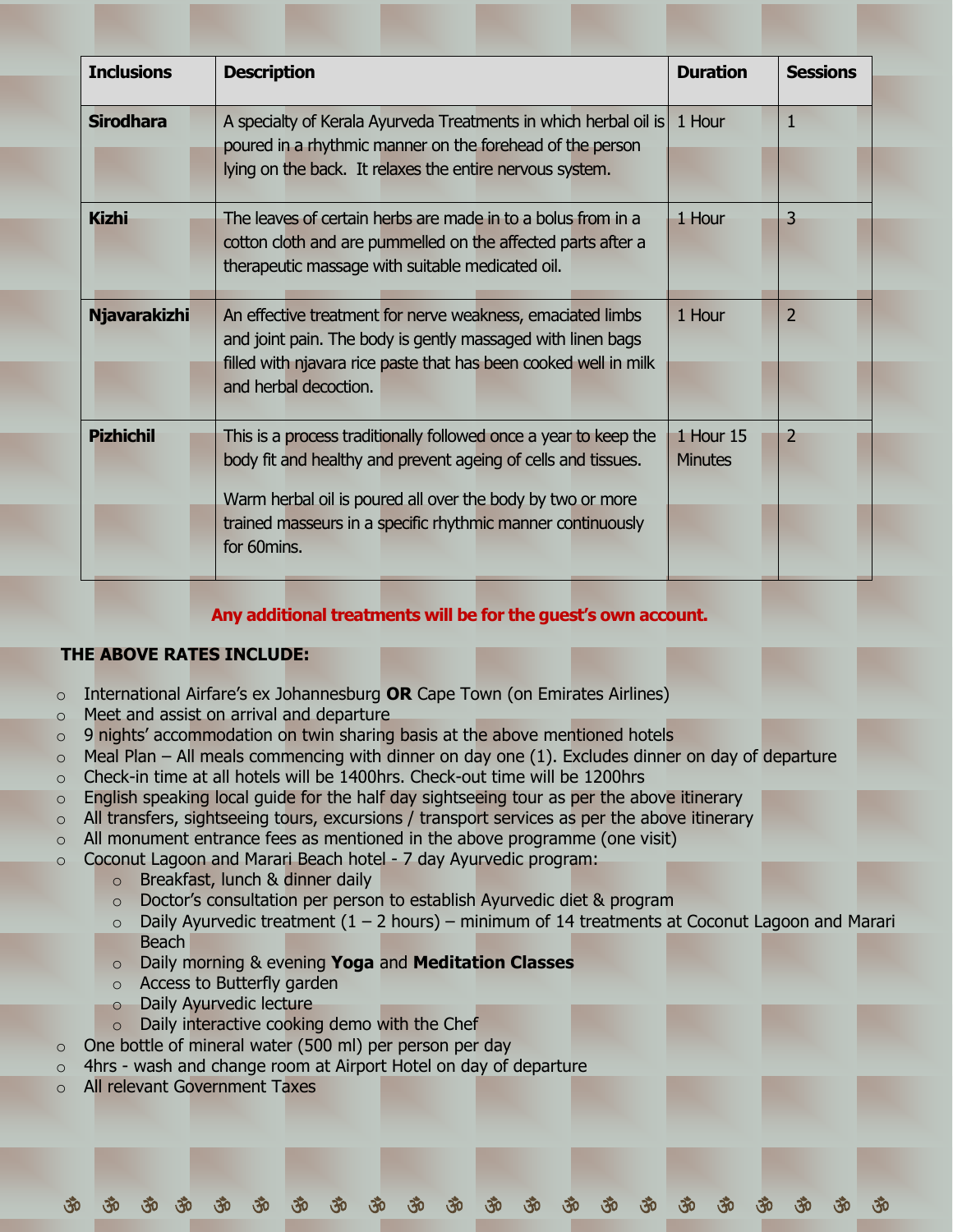# **IN-HOUSE ACTIVITIES AT COCONUT LAGOON INCLUDE:**

| $6:00$ am $-7:00$ am | Kalarippayattu Practice: Tuesday, Thursday, Saturday, Sunday.<br>This Martial art form is indigenous to the southern Indian state of Kerala.<br>Kalaripayattu is the oldest existing martial art form, dating back more than 2000<br>years. Learn the movements and the training will be given in the authentic way<br>at our KALARI CENTRE.                                                                |
|----------------------|-------------------------------------------------------------------------------------------------------------------------------------------------------------------------------------------------------------------------------------------------------------------------------------------------------------------------------------------------------------------------------------------------------------|
|                      | 7:00 am $+$ 18:30 pm Yoga and meditation at the Yoga centre<br>It is meant for every quest who desires to find his or her true self, which is full of<br>peace, joy of life and love for others. it is not just a book or a set of exercises but<br>a living science that will reveal more of itself to you gradually as your<br>meditations become deeper and you experience stronger and more fulfilling. |
| $7:00$ am            | Bird watching with naturalist:<br>Bird watching is a hobby that can be enjoyed by everyone. The lakes, canals and<br>paddy fields near coconut lagoon are very good birding places. You can spot<br>birds like Magpie Robin, Red Vented Bulbul etc.                                                                                                                                                         |
| 09:30am              | Ayurveda Talk by our Doctor at the centre                                                                                                                                                                                                                                                                                                                                                                   |
| $10:00$ am           | Explore the Property with our Naturalist:<br>Learn about Coconut lagoons unique architectural details which is over a century<br>old, about back waters, Vechur cow, Fish Sanctuary, Petti and Para. Learn about<br>environmental Practice followed here like Bio-gas plant, Sewage treatment plant,<br>Rain water harvesting, Biomass digester and segregation of all non-bio<br>degradable.               |
| $11:00$ am           | <b>Butterfly Garden</b>                                                                                                                                                                                                                                                                                                                                                                                     |
| 16:30 pm             | <b>Cooking Demo at Ettukettu</b>                                                                                                                                                                                                                                                                                                                                                                            |
| 17:00 pm             | Saree and Dhoti Demonstration @ our Shop                                                                                                                                                                                                                                                                                                                                                                    |
| 16:00 pm             | Sunset Cruise: Please book your seat before 16:00 pm. It is an extra ordinary<br>cruise in a beautifully restored kettuvallam, taking guest to the middle of Lake<br>Vembanad watching the sun go down.                                                                                                                                                                                                     |
|                      | <b>Cultural Programs</b>                                                                                                                                                                                                                                                                                                                                                                                    |
|                      |                                                                                                                                                                                                                                                                                                                                                                                                             |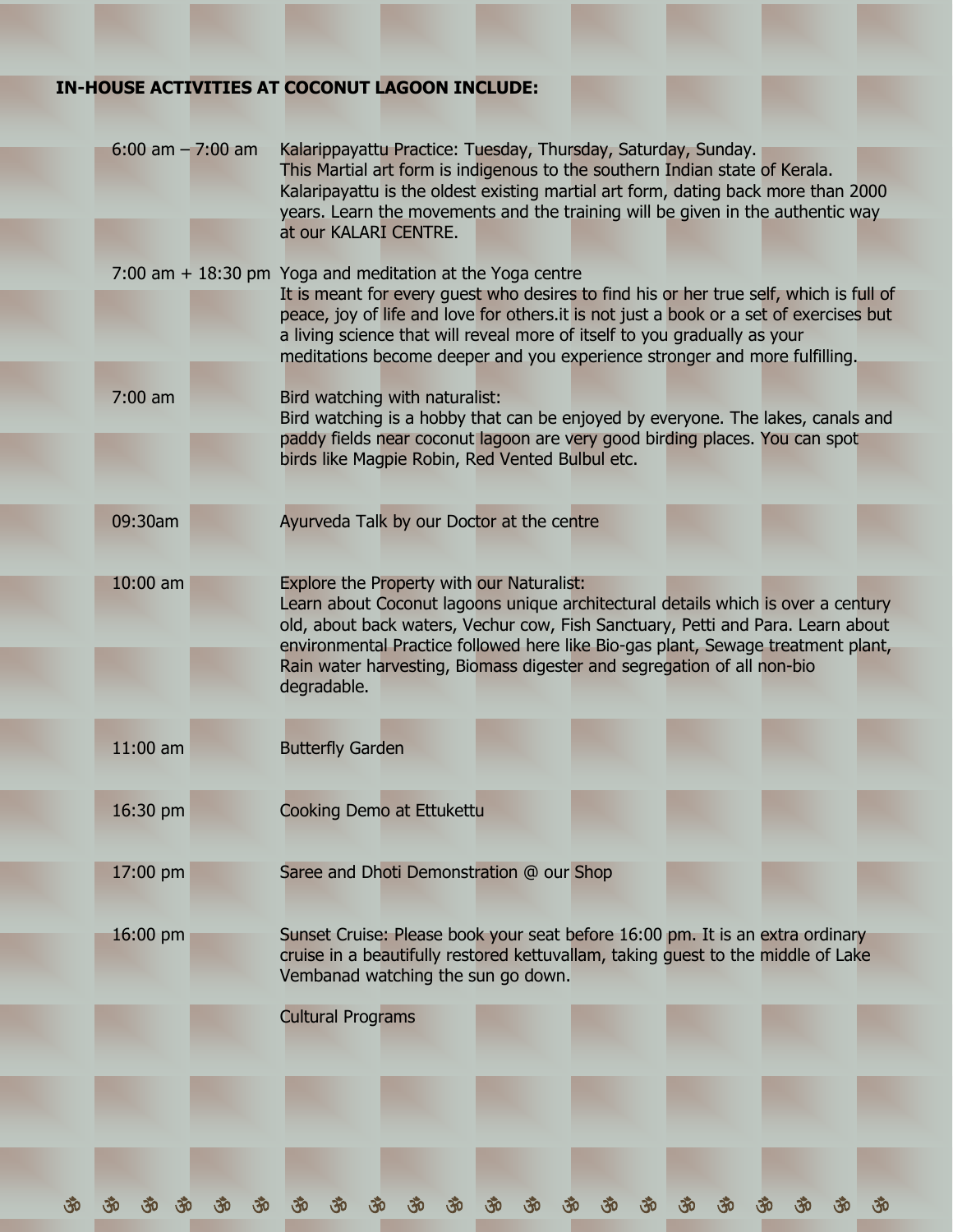# **IN-HOUSE ACTIVITIES AT MARARI BEACH RESORT INCLUDE:**

- $06:00$  am Kalari demonstration.
- $07:15$  am  $-$  Yoga at the yoga center.
- **08:30 am Butterfly garden visit.**
- $09:30$  am Ayurveda Talk by the Ayurvedic doctor available at the centre.
- $10:00$  am Instrumental music lessons.
- 10:30 am  $-$  Kitchen garden visit & daily harvesting.
- 11:00 am Environmental tour accompanied by a staff member. (Visit the bio gas plant sewage treatment plant, vermicompost cell, solid waste management system, solar panels).
- Bird watching escorted by a naturalist (on request).
- 16:00 pm Village walk escorted by a staff to the local village.
- 17:15 pm- Meditation / sessions on relaxation at the yoga center.
- $18:00$  pm Saree & dhoti demonstration at the shop.
- 18:30 pm Interactive cooking demonstration with the chef at the Chakara Restaurant.
- Indoor games like chess and caroms in the club house.
- For playing cards, badminton, tennis and volleyball please contact the front desk.
- Bicycles and a local route map are available to explore the village. Please contact the front desk

### **THE ABOVE RATES EXCLUDE:**

- **Camera / video camera fee at monuments**
- **International Travel Insurance**
- **■** Meals and items not specified mentioned above
- **•** Drinks with meals.
- Porterage of baggage at hotels
- Passport & Visa costs (India Visa is FREE application through BLS [http://blsindia](http://blsindia-southafrica.com/)[southafrica.com\)](http://blsindia-southafrica.com/)
- Items of a personal nature (tipping, hotel extras, laundry, phone calls, alcoholic beverages, shopping, medication, etc.)
- Increases in airfare departure taxes and fuel
- This is a quote only and no reservations and/or availabilities have been made at this stage. All bookings now require full surnames & first names as per a valid passport
- All quotes are subject to availability at the various hotels
- Tips during the tour for the drivers and English speaking tour guides
- **Restaurant tips after meals**
- Any other services not mentioned above in the inclusions

# **Terms & Conditions**

# **Deposit Requirements:**

A deposit of ZAR 10 500.00 is required to confirm seats and land services.

2nd payment:  $R$  10 500.00 – Date TBC FINAL Payment: Date TBC (Balance determined on Group Size of 6-8 pax and Airport Taxes)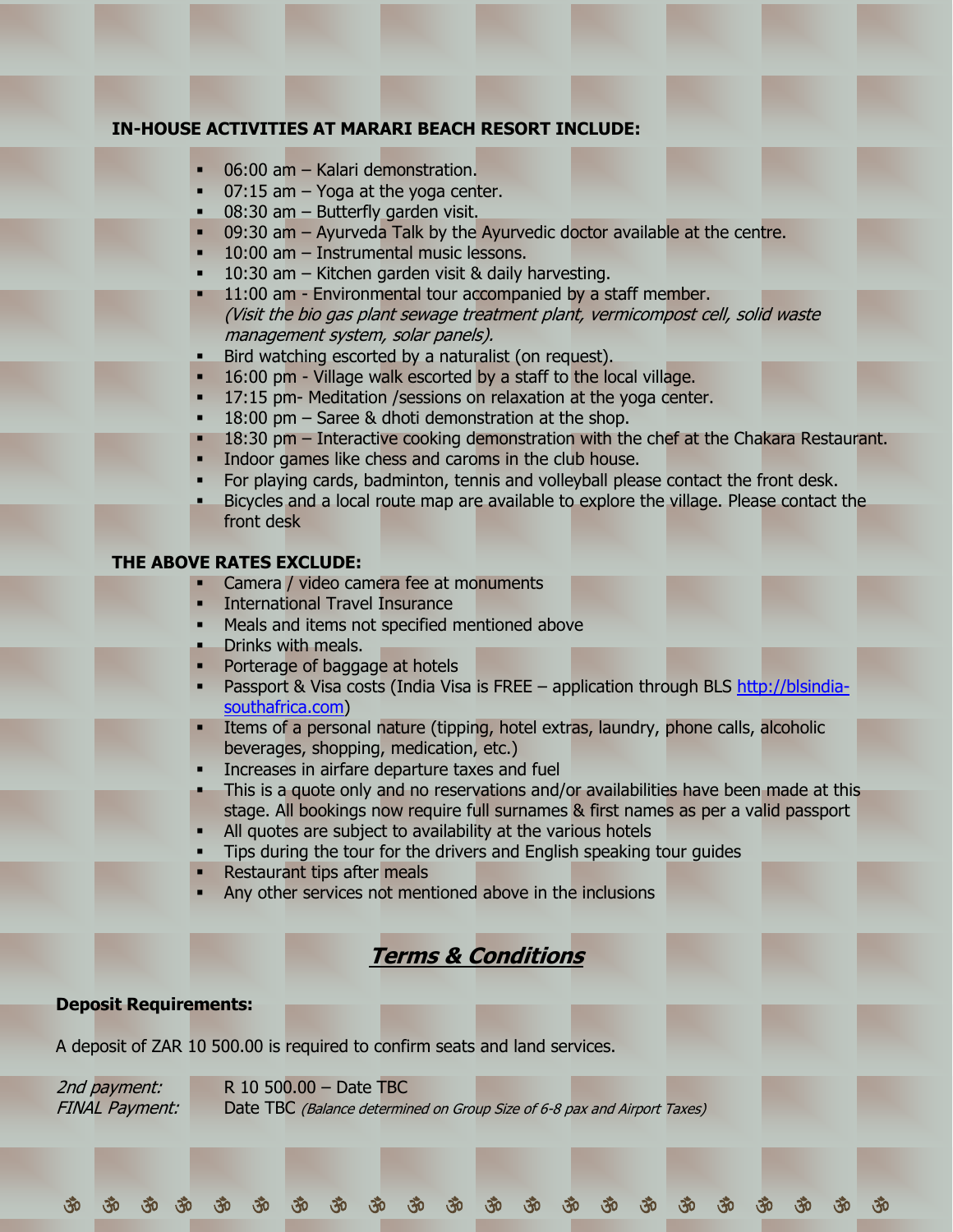# **Cancellation Policy:**

In the event of cancellation by the quest prior to the  $2<sup>nd</sup>$  payment date the deposit paid will be nonrefundable. In the event of any cancellation by the guest after the second payment date, all monies paid are non-refundable. Should a group of 6-8 pax travelling together not materialise – all payments will be refunded.

# **Reservations:**

- $\circ$  Any amendments and or adjustments to confirmed bookings i.e. name changes, meal requests, last minute ad-on's, last minute bookings etc. Select Incentive Group Travel reserves the right to charge an additional handling/service fee of ZAR 2,750.00 per person.
- $\circ$  Once airline tickets have been issued all payments made up to that point becomes non-refundable.
- $\circ$  The airfares quoted in this booking are guide fares only (based on economy class) and not valid until a booking is created and the seat class is confirmed. All rates are subject to currency fluctuations / specific seats being available on shown routing and / or airfare increases and availability on flights and hotels. Airport taxes are subject to daily exchange rate fluctuations and are not guaranteed until the day the tickets are issued.

# **Single Rooms:**

 $\circ$  The availability of single rooms is dependent upon individual hotel properties and in some cases, where a large number of singles is required, it may be necessary to charge a further supplement over and above the single supplement quoted. We will guarantee the quoted single supplement for a maximum of 10% of the total room requirement of your program. Over and above this we reserve the right to charge further supplements if necessary

#### **Taxes:**

 $\circ$  Our prices include all government taxes as levied as of the date of this proposal. In the event that additional taxes are introduced by governing bodies or existing taxes increased, Select Incentive Group Travel will have to pass on all such additional charges to the booking agent or individual passengers concerned.

# **Visa & Passports:**

 $\circ$  Please check current appropriate passport and visa rules. All passengers should check with the appropriate local consulate offices, allowing good time to complete the necessary paperwork prior to departure.

# **Proprietary Rights:**

 $\circ$  The concepts, treatments and production techniques detailed in this proposal remain the exclusive property of Select Incentive Group Travel until such time we are contracted to execute them.

# **Responsibility:**

 $\circ$  If Select Incentive Group Travel have to cancel a tour or are unable to carry out all services due to circumstances beyond our control, we will do everything possible to secure services of comparable or better standard or refund all monies in full. Select Incentive Group Travel accepts no responsibility for loss or additional expenses incurred due to delays, changes, omissions or errors made by our suppliers including but not limited to air, sea, ground transportation, war, weather, quarantine and strikes. All persons working with Select Incentive Group Travel will be deemed to have accepted the conditions contained herein by submitting a booking deposit.